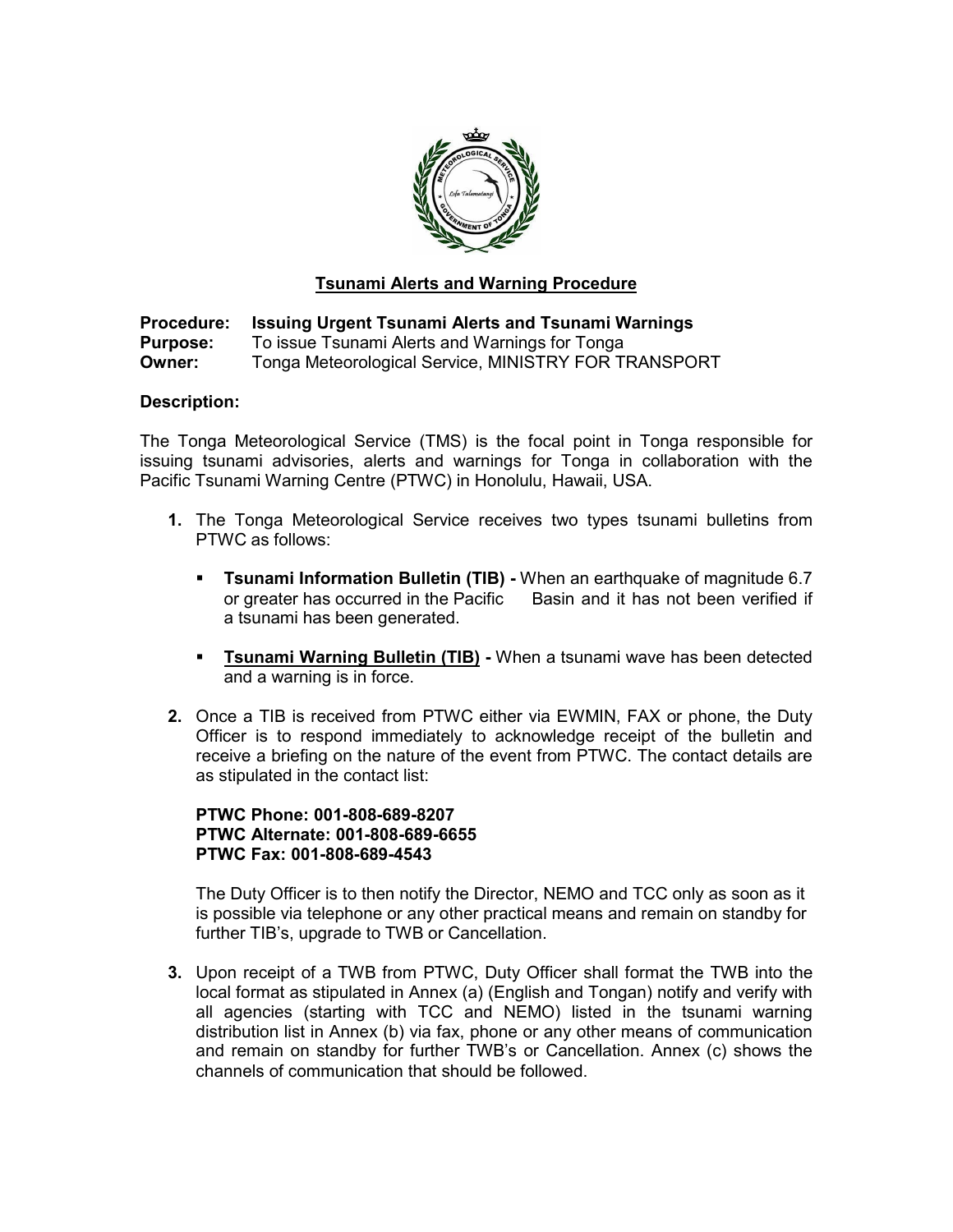4. In the event that a significant earthquake of magnitude 6.7 or greater is reported or directly observed (whereby one would fall down and have difficulty standing up), an Urgent Tsunami Alert may be issued immediately without verification from PTWC as a tsunami wave may reach the coast in a matter of minutes. In such cases, the Bulletin will be deemed as being issued from the TMS and will be treated in the same manner as a TWB.

In such an event, the warning issued from the TMS will be as follows:

#### English

The National Weather Centre at Fua'amotu has issued an Urgent Tsunami Alert for Tonga. A significant earthquake has occurred in the vicinity of Tonga and a tsunami could affect coastal areas within minutes. All persons residing in low lying coastal areas are advised to immediately move inland or to higher ground. Please keep away from low lying coastal areas until you are advised to do so. Stay tuned to Radio Tonga for further updates and advice……..I repeat….. Tongan

'Oku 'oatu heni 'a e fakatokanga fakavavevave ki he kakai kotoa 'o Tonga ni ke mou tokateu ki ha Peau Kula. Kuo hoko ha mofuike lahi 'aupito 'I he potu tahi 'o Tonga ni. 'I he malohi ko'eni 'e malava pe ke hoko ha Peau Kula 'o ne uesia 'a e ngaahi matafanga ' o Tonga ni 'I ha lau miniti pe. 'Oku 'oatu 'a e kole heni ki he kakai 'o e fonua kemou 'unu leva ki lotofonua pe koha feitu'u ma'olunga telia na'a hoko mai ha fakatamaki. Kataki kamou fakafanongo mai ki he Letio Tonga 'e oatu ai 'ai 'a e ngaahi fakatokanga.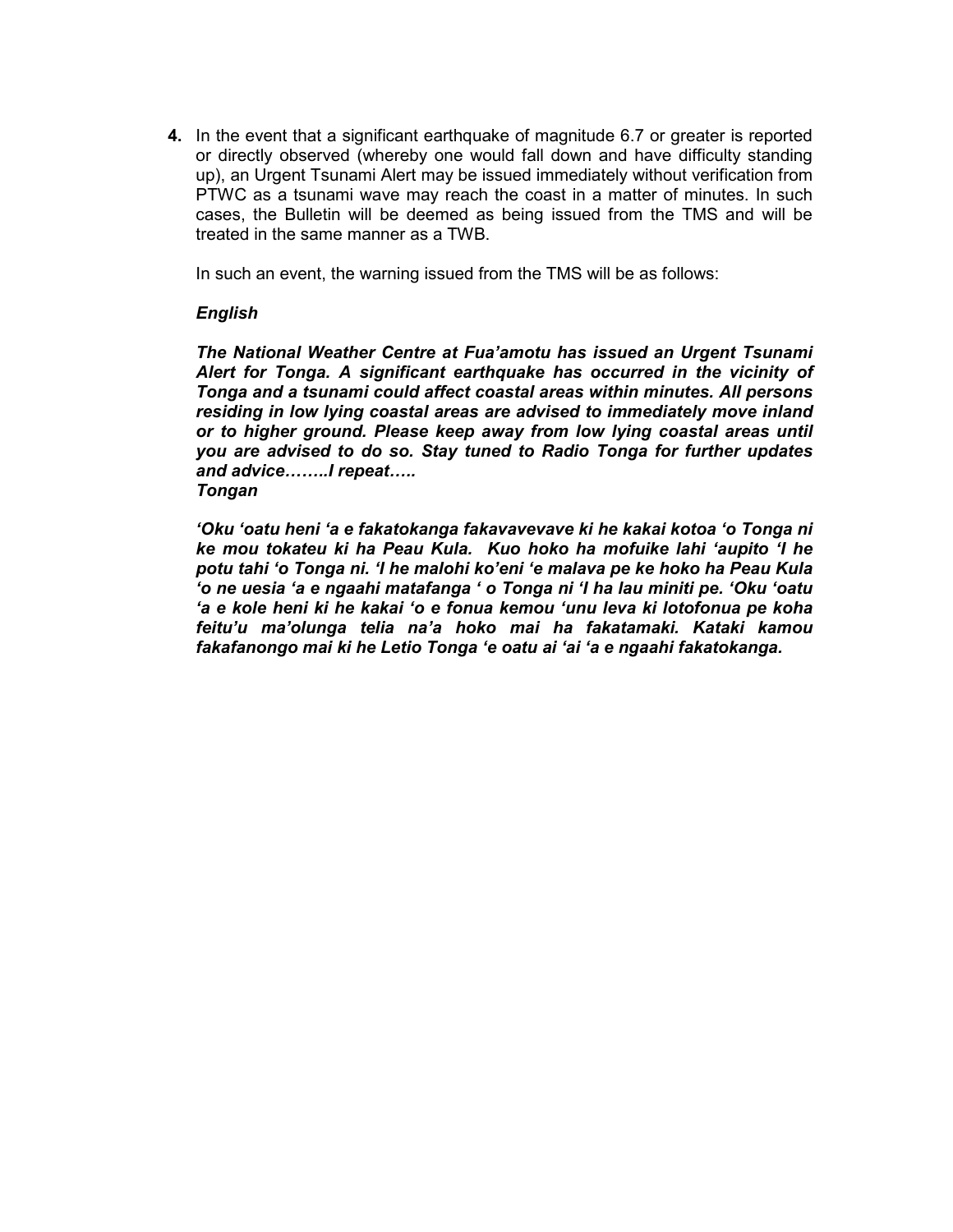#### Annex (a)

English

Tsunami Warning Bulletin No. 1 issued from Fua'amotu at XXXXXX local time.

A tsunami Warning is now in force for all of Tonga

An earthquake has occurred with these preliminary parameters Time of Occurrence: XXXXLT 16 May 2006 Coordinates: 30S, 72W or 10400km East of Tonga Location: Off the Coast of Central Chile Magnitude: 8.2

Preliminary analysis of data received from various observation networks suggest that a tsunami may have been generated.

All persons in coastal and low lying areas all over Tonga are here advised to pay special attention to A3Z radio/TV for directions and instructions. It is essential to take precautions now and wait for further notice while the tsunami warning centres are investigating the event to determine the level of danger.

Bulletins will be issued as new information is received. Until then, a tsunami warning is in force for the whole of the Tonga Islands.

Please advise receipt of this bulletin to the Tonga Meteorological Office at phone number 35 355 or 35 123

(Repeat)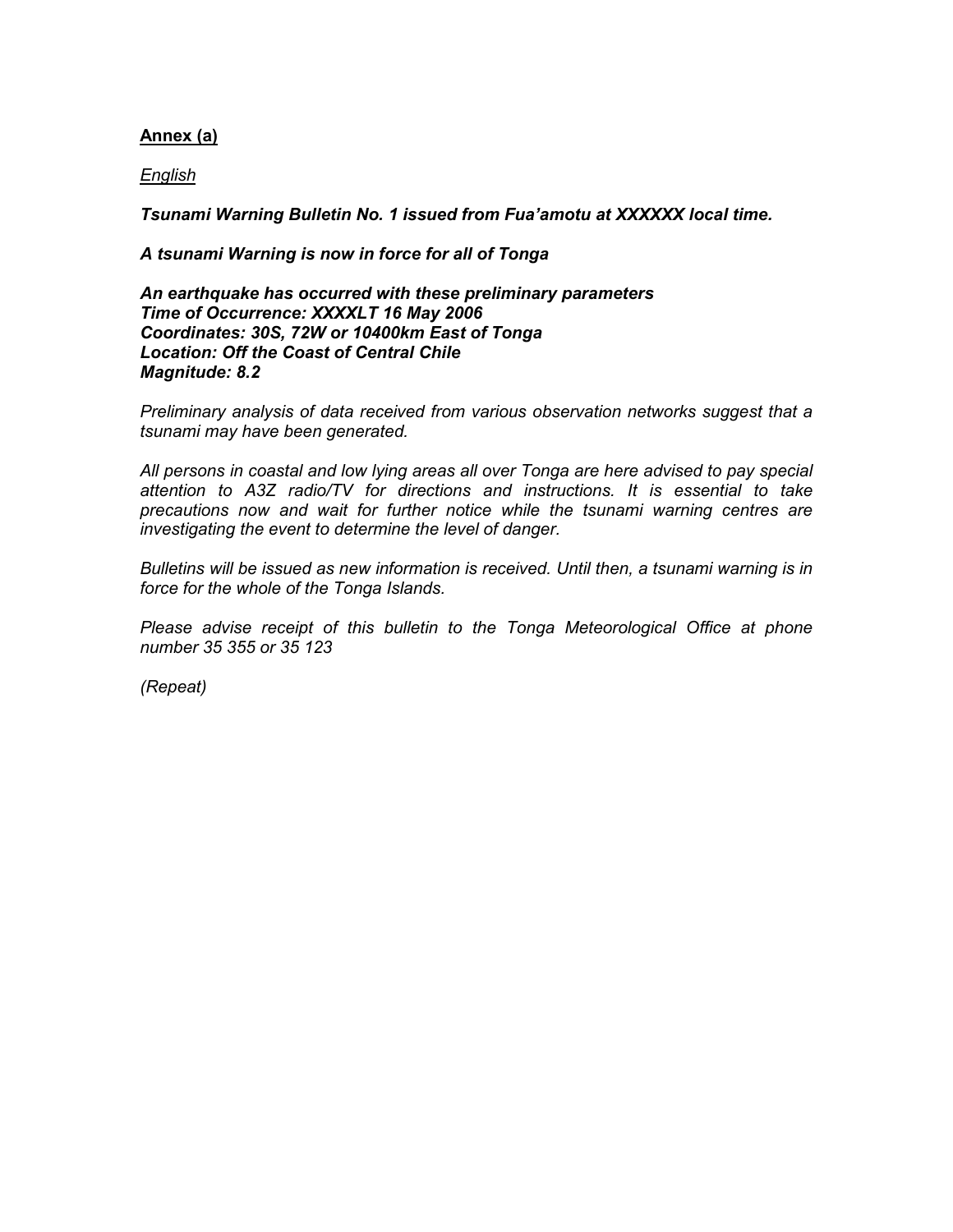#### **Tongan**

Fakatokanga Peau Kula hono 'Ulu'aki ma'a Tonga 'I hono tuku atu mei 'Ofisi Vakai Matangi mei Fua'amotu 'I he taimi XXXXLT 16 May 2006.

'Oku 'iai ha fakatokanga ke tokateu ki ha Peau Kula ki he 'Otu Tonga Kotoa.

Na'e lulu'I 'eha mofuike 'a e matafanga 'o Chile 'I 'Amelika Tonga fakafuofua ki he taimi 8am pongipongi 'o e 'aho ni. Na'e fe'unga 'o e uhouhonga 'o e mofuike ni mo e latitude 30 fakatonga longitute 72 fakahihifo pe maile nai 'e 5600 ki he hahake 'o Tonga ni. Ko e malohi 'o mofuike ni 'oku fakafuofua ne ofi 'I he 8.2 'I he me'afua mofuike.

Mei he ngaahi fakamatala kuo lava 'o tanaki mei he ngaahi me'afua mofuike he feitu'uni 'oku 'iai 'a e tui kuo 'iai ha peau kula kuo fa'u 'I he feitu'u ni pea 'e malava ke ne uesia 'a e ngaahi fonua 'o e Pasiki {kau ai a Tonga ni} 'I ha ngaahi lau houa.

Koia ai 'oku 'oatu ai heni 'a e fakatokanga ki he kakai 'o e fonua kemou mou mateuteu mo fakafanongo mai ki he letio Tonga. 'E 'oatu ai 'a e ngaahi fakatokanga kotoa pe 'i hono ma'u mai pe 'a e ngaahi fakamatala fakaikiiki ki he tukunga 'oku 'iai 'a e peau kula.

Kataki 'o fakapapau'I mai 'oku ma'u 'a e fakatokanga ni ki he 'Ofisi Vakai Matangi 'aki hao telefoni ki he fika 35 355 or 35 123.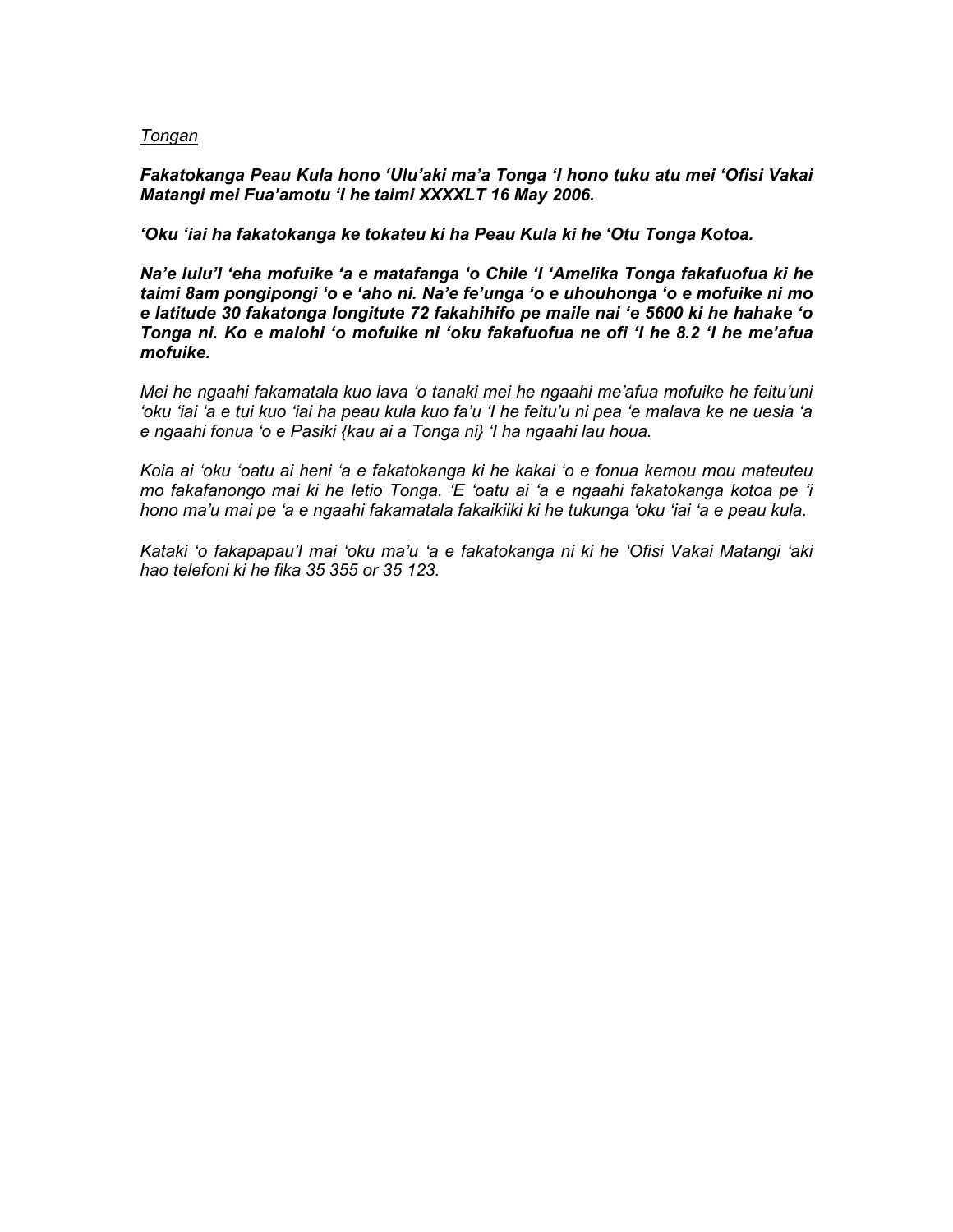## Annex (b)

# Tsunami Warning Distribution List

| <b>Bulletin</b>           | 24 hour          | <b>Mobile or after</b> | 24 hour Fax      |
|---------------------------|------------------|------------------------|------------------|
| disseminated to           | telephone        | hours contact          |                  |
|                           | contact          |                        |                  |
| <b>TCC</b>                | 911              |                        | 24 789           |
| <b>NEMO</b>               | 28 215 or 26 340 |                        | 28 2 20          |
| <b>Director</b>           | 878 2834         | 878 2834               | N/A              |
| <b>Minster for</b>        | 28 026 or 29884  | 878 1657               | 28 032           |
| <b>Transport</b>          |                  |                        |                  |
| <b>Police Station RFS</b> | 999              |                        | 23 036           |
| <b>Tonga Defence</b>      | 23 099           |                        | 23 934           |
| <b>Services</b>           |                  |                        |                  |
| <b>A3Z Radio and TV</b>   | 25 556 or 23 863 |                        |                  |
| <b>Coastal Watch</b>      | 23 350           | 65 314 or 24 080       | 24 987           |
| <b>Prime Minister's</b>   | 24 644           |                        | 23 8 8 8         |
| <b>Office</b>             |                  |                        |                  |
| <b>Foreign Affairs</b>    | 58 717           |                        | 26 971 or 23 360 |
| <b>MLSNRE</b>             | 54 024 or 25 508 |                        | 23 216           |